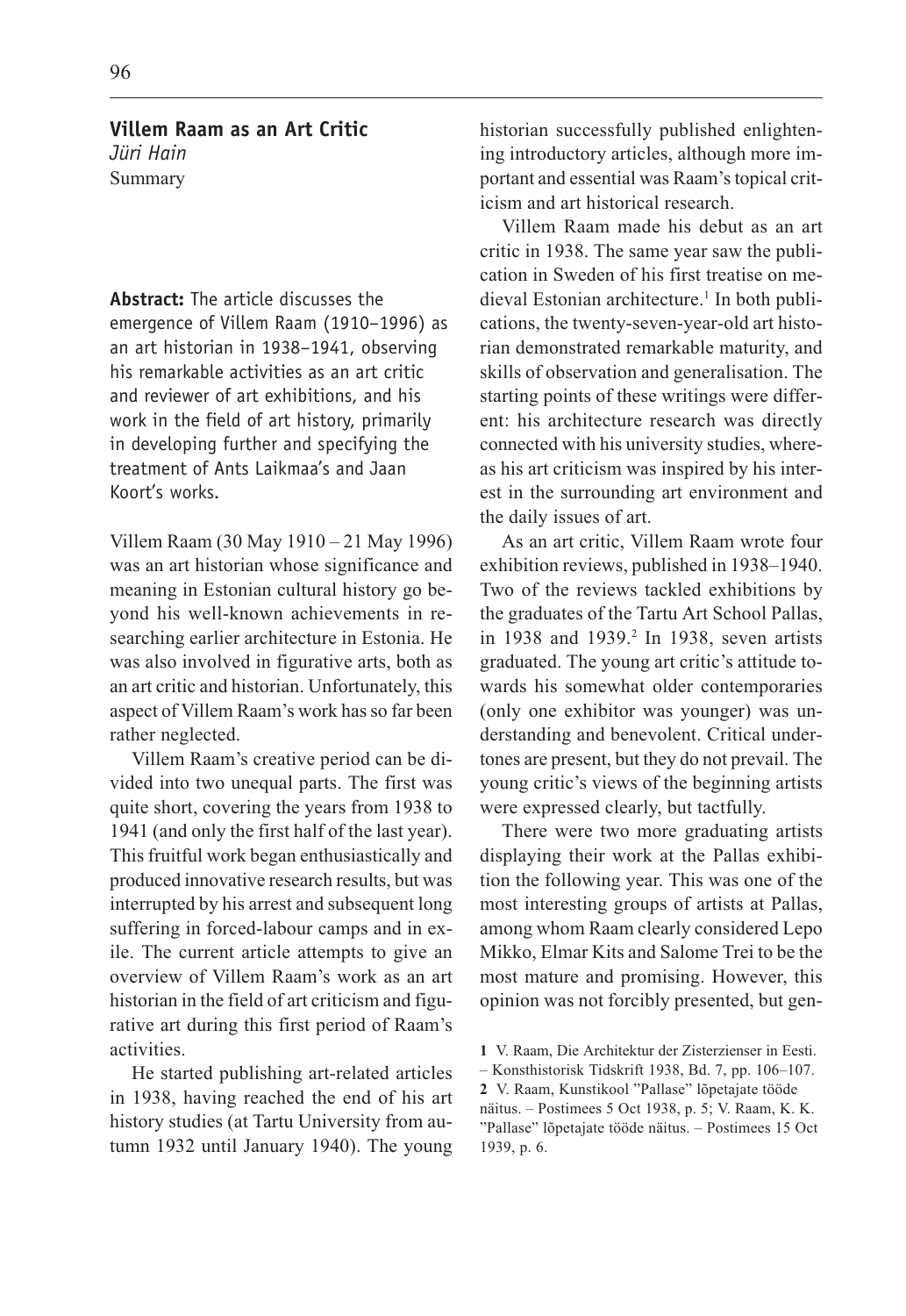tly argued in a convincing manner. The overview of the graduating graphic artists' exhibition was different, because here the reviewer pointed out certain mannerisms in the works employing relief print technique. This term is actually mentioned only in connection with the work of Erich Pehap, but Raam clearly noted how it influenced the prevailing woodcuts. Woodcut was taught by Arkadio Laigo, one of the most prominent artists in that field.

Before reviewing the Pallas graduates of 1939, Villem Raam turned his attention to a significant phenomenon of the time, which had quite a long tradition, the Pallas art exhibition.3 Here, the writer was much harsher than in his writing about the graduates. He focused on paintings, regarding the work of Andrus Johani, Nikolai Kummits and Eerik Haamer as the most original.

Raam was demanding, but tried to be just. An observation should be made here which is relevant in the light of today's treatment of our art heritage. In 2003, a monograph on the Estonian painter Karl Pärsimägi was published, and in 2004 a doctoral thesis was defended at the Estonian Academy of Arts.<sup>4</sup> The thesis was largely based on an analysis of Pärsimägi. Both seemingly thorough research papers neglect to mention Villem Raam, who examined the work of Karl Pärsimägi during his lifetime. Mention of Raam would have certainly been appropriate, because the research projects emphasised Hanno Kompus and Armin Tuulse as the ones who had helped to dispel the myth that Karl Pärsimägi was no more than an imitator of Henry Matisse. I have no wish to diminish the role of these outstanding art historians in tackling the work of Karl Pärsimägi, but I would nevertheless like to clarify Raam's contribution. Armin Tuulse's article appeared on 13 September 1939, and Hanno Kompus's on 27 January

1940.<sup>5</sup> Villem Raam's article was published on 5 April 1939, and it is obvious that the later writings contained similar ideas.

Among other things, the fourth topical review by Villem Raam also dealt with the work of Karl Pärsimägi, although the review is mainly devoted to the exhibition of six artists (Karl Pärsimägi, Aleksander Bergman (Vardi), Kaarel Liimand, Kristjan Teder and Adamson-Eric).<sup>6</sup> Villem Raam strove for greater generalisation, and tried to avoid repeating what he himself or other reviewers had said about the same exhibition. Praising the display as a whole and demonstrating his understanding of the aspirations of the individual artists, the critic concluded that various alternatives in art were not only possible but also necessary.

It was obvious that a gifted and erudite art critic had emerged, and Raam soon also proved his worth as an art historian and researcher. In 1941, Villem Raam's first book, Iconography of Kr. J. Peterson and Fr. R. Faehlmann, appeared as the fifteenth volume of the Academic Literary Society series, published by the state publishing house Scientific Literature.7 Raam used the material of

3 V. Raam, K.-ü. "Pallase" 21. kunstinäitus. - Päevaleht 5 Apr 1939, p. 9.

4 H. Treier, Pärsimägi. Võrumaa - Tartu - Pariis. Tallinn: Eesti Kunstiakadeemia, Kunstiteaduse Instituut, 2003; H. Treier, Kohalik modernsus kunstis. Eesti varamodernistliku kunsti teoreetiline ja ajalooline kontseptualiseerimine ning Karl Pärsimägi paradigmaleidmise perioodil. Dissertationes Academiae Artium Estoniae 1. Tallinn: Eesti Kunstiakadeemia, Kunstiteaduse Instituut, 2004.

5 A. Tuulse, Kuus maalijat esineb I. Päevaleht 13 Sept 1939, p. 8; H. Kompus, Kuue kunstniku maalide näitus K.-K. "Pallases"  $21. I - 5. II$ , II.  $-$  Postimees 27 Jan 1940, p. 8

6 R. [V. Raam], Pilk Tartu pealejõulustele kunstinäitustele. – Tänapäev 1940, no.  $2/3$ , pp. 64–65. 7 V. Raam, Kr. J. Petersoni ja Fr. R. Faehlmanni

ikonograafia. Tartu: RK Teaduslik Kirjandus, 1941.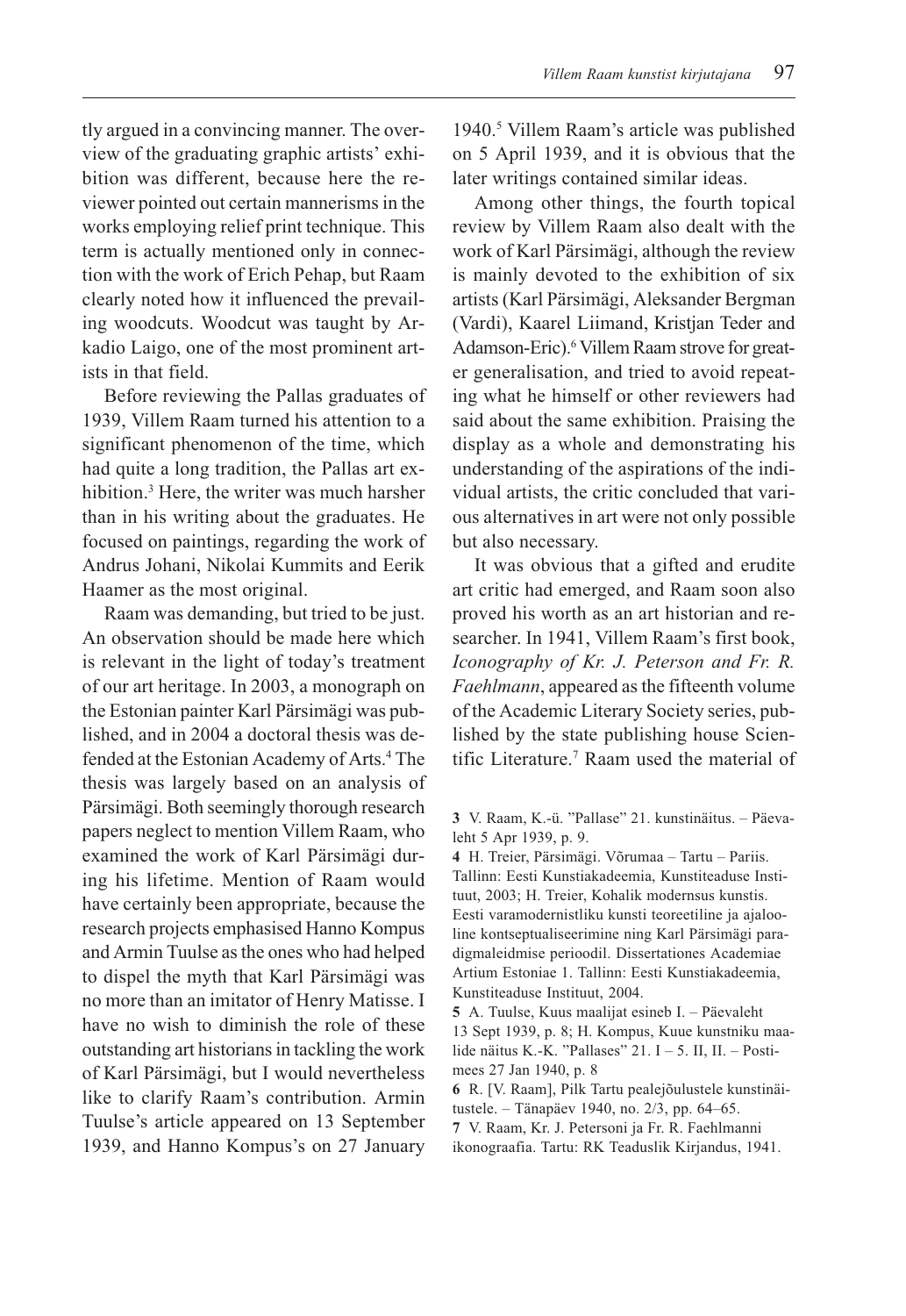his own work from his student years: he had produced a piece titled 'Fr. R. Faehlmann and Fr. R. Kreutzwald'.

The author naturally focused on Fr. R. Faehlmann's portraits, as there exists only one portrait of Kristian Jaak Peterson, painted by Franz Burchard Dörbeck (1799–1835), who lived his entire life in Viljandi. In the early 1820s, Dörbeck worked as an engraver in Riga and in the early 1830s he became famous in Berlin for his caricatures and humorous scenes. His full-figure portrait of Kr. J. Peterson was completed in Riga, presumably in 1822, and is in aqua-tint technique. Most of the work is therefore dedicated to Fr. R. Faehlmann (1798-1850). The two works produced during Fr. R. Faehlmann's lifetime, by August Georg Wilhelm Pezold and Eduard Hau, were described and analysed in separate chapters; the rest of the pictures were tackled in a subsection. The portraits, completed after the writer-doctor died, were also carefully registered. Villem Raam presented data on a total of twenty-five portraits of Fr. R. Faehlmann, completed in 1826–1938. The list of the portraits and their reproductions presented at the end of Raam's work is chronological-typological and gives a clear overview of which older works had inspired other artists, and where and when these portraits had been reproduced.

Villem Raam's general opinion of Fr. R. Faehlmann's portraits was quite critical but, despite that, he regarded the artists' effort in depicting the founders of Estonian culture as invaluable.

A major landmark in researching and interpreting Estonian figurative art was Villem Raam's articles on the work of Jaan Koort and Ants Laikmaa. The article Jaan Koort was published in 1940 in the third issue of the magazine Viisnurk.<sup>8</sup> Five years had passed since the artist's death  $-$  a sufficient temporal distance to cast a sensible and balanced glance at the work of this great Estonian artist. During Koort's lifetime, his behaviour and outspoken ideas had influenced both buyers and critics. The main accomplishment of the author is that he was the first to show and emphasise the fact that Jaan Koort's artistic development was continuous and even. This simple claim, which seems so obvious today, was not accepted back then, or in the decades that followed. Raam presented another innovative view: that the artist's work in sculpture and painting developed handin-hand, based on the same creative force. Comparing and equating Koort's painting with his sculpture also evidenced a much higher regard of Jaan Koort's painting. In the first decades of the century, various people writing about art (Nikolai Triik, Friedrich Torsten Stryk et al.) considered Koort's paintings to be highly significant but, beginning in the early 1920s, the opinion changed. It was now generally thought that the sculptor Jaan Koort's paintings were second-rate. Such an opinion was largely due to the leading Estonian art critics Alfred Vaga and Hanno Kompus. Against such widespread beliefs, Villem Raam's article marked a total change. Raam's conviction that Koort's paintings were, in fact, remarkable was generally accepted only in 1977, when Lehti Viiroja, in her overview of Estonian painting from the turn of the century until 1917 (published in the relevant volume of the history of Estonian art), regarded Koort to be equal to the other leading painters of the period.

The above shows that the reception of Villem Raam's ideas was rather complicated. It is perhaps even more evident in the reception by Estonian art historians of Raam's fi-

<sup>8</sup> V. Raam, Jaan Koort. Viisnurk 1940, no. 3, pp. 272-276.